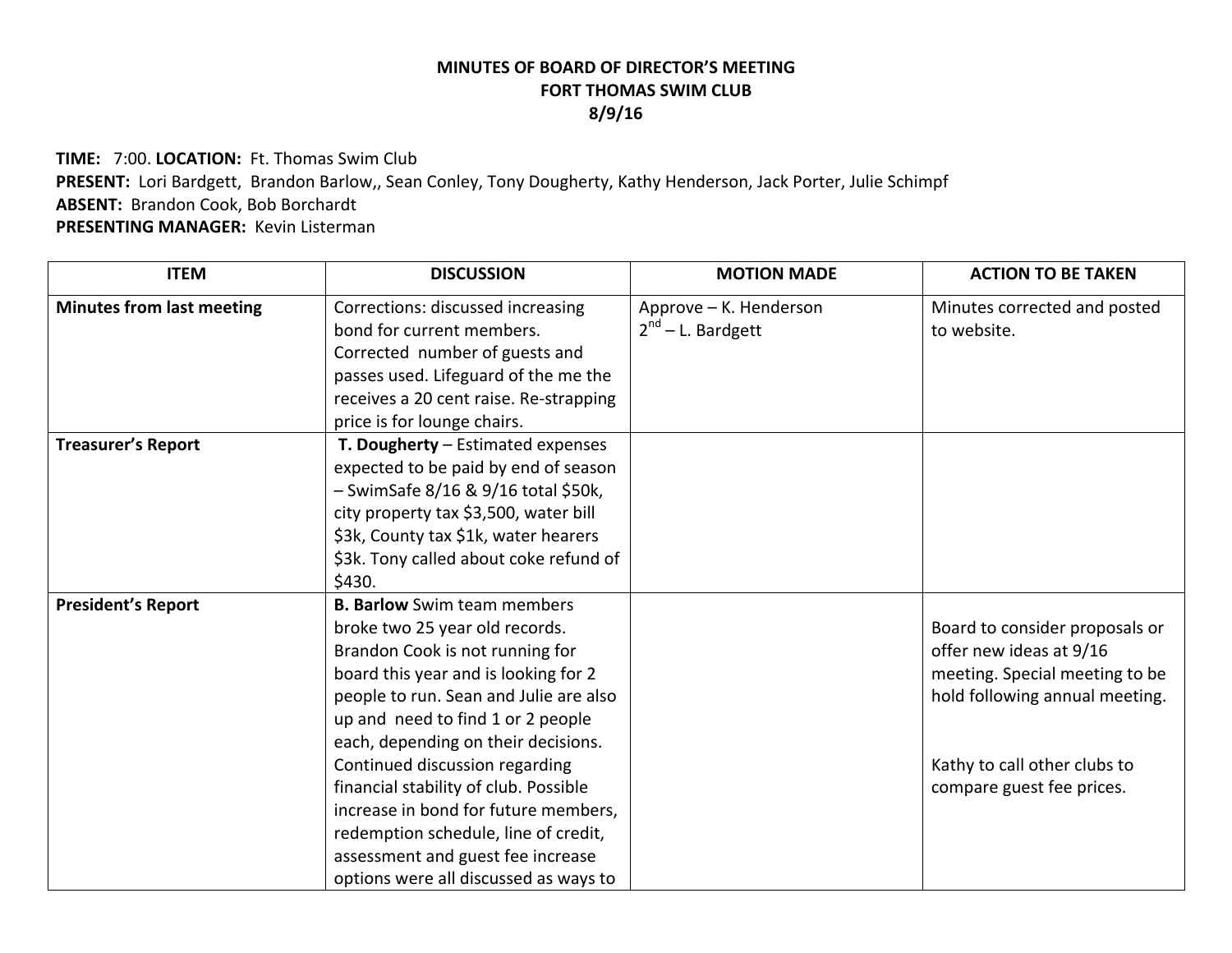|                         | plan for future costly repairs.         |                                        |  |
|-------------------------|-----------------------------------------|----------------------------------------|--|
|                         |                                         |                                        |  |
|                         |                                         |                                        |  |
|                         |                                         |                                        |  |
|                         |                                         |                                        |  |
| <b>Manager's Report</b> | K. Listerman                            | 983 paid guests, 268 passes =1,251     |  |
|                         |                                         | Female lifeguards inquired about 2     |  |
|                         |                                         | piece suits.                           |  |
|                         |                                         | Complaints about debris in pool.       |  |
| <b>Pool and Grounds</b> | S. Conley - replace lane line for       |                                        |  |
|                         | 2017.                                   |                                        |  |
|                         | 2 roof estimates between \$29k and      |                                        |  |
|                         | \$37k for 30 or 40 year roof            |                                        |  |
|                         |                                         |                                        |  |
| <b>Swim and Dive</b>    | <b>B.</b> Barlow                        | Dive team also performed well,         |  |
|                         |                                         | ranking 4 <sup>th</sup> place. Banquet |  |
|                         |                                         | attendance was a little low.           |  |
| Membership              | L. Bardgett - discussed turning down    |                                        |  |
|                         | membership for one year and having      |                                        |  |
|                         | to accept or go to bottom of list.      |                                        |  |
| <b>SwimSafe</b>         | Seth - stop valve in baby pool          |                                        |  |
|                         | repaired. Sandy and Mayson Hurtt        |                                        |  |
|                         | will be lifeguards, and Ellie Williams  |                                        |  |
|                         | will be manager during day when         |                                        |  |
|                         | school starts.                          |                                        |  |
|                         | Diving board serviced - treads          |                                        |  |
|                         | replaced, shim to secure board to       |                                        |  |
|                         | stand, steps need replaced \$8-12k.     |                                        |  |
|                         | Borrow vacuum from Florence. Some       |                                        |  |
|                         | of our guards have picked up hours at   |                                        |  |
|                         | other pools.                            |                                        |  |
| <b>Activities</b>       | K. Henderson - grill outs \$782, ladies |                                        |  |
|                         | luncheon was well attended on           |                                        |  |
|                         | beautiful day. Childrens party 63       |                                        |  |
|                         | guests, expenses = $$224$ , concessions |                                        |  |